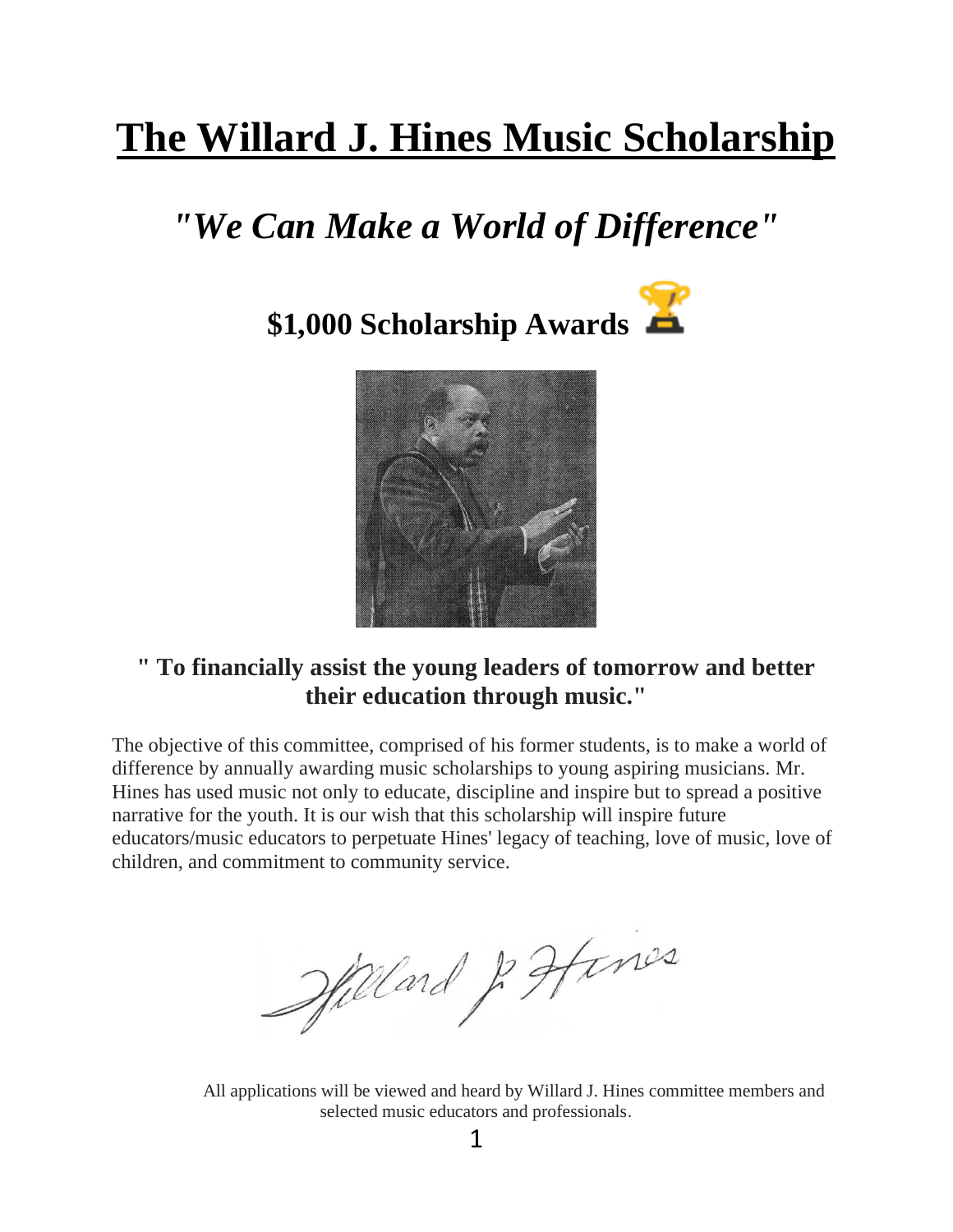### **Awards**

#### **\$1,000 The Summer Dreams Award**

*(Detroit, MI High school seniors only)*

**\$1,000 The Make a Difference Award** 

*(All students currently in undergraduate or graduate music programs)*

**\$1,000 The Willard J. Hines "Black Mozart" Piano Award 1,000** 

*(All piano students currently in undergraduate or graduate music programs)*

#### **\$1,000 The Courville Concert Choir Award 1,000**

*(All Young Vocal artists of ANY style Classical, Broadway, Jazz or POP) 25-30 age range.*

### **Guidelines**

### **\$1,000 The Summer Dreams Award 1,000**

- Student must currently be a high school senior with plans to attend a college or university as a music major concentrating on *voice*. (Detroit, MI residents)
- Student must have a minimum GPA of 2.8.
- Student must provide one (1) academic transcript.
- Student must provide two (2) letters of recommendation (School, Church, Teacher, or Professional organization).
- Student must prepare two (2) contrasting musical selections of any genre. One selection must be of the classical repertoire through audio/video submission (Mp3 audio files/quality "private" YouTube or other video links are accepted).
- Submit a current headshot and bio.
- Student must write a minimum 400-word essay "describing their musical goals and aspirations."

### **\$1,000 The Make a Difference Award**

- Student must currently be attending a college or university as a music major concentrating on *voice*.
- Student must have a minimum GPA of 3.0.
- Student must provide one (1) academic transcript.
- Student must provide two (2) letters of recommendation. (School, Church, Teacher, or Professional organization).
- Student must prepare four (4) contrasting musical selections of any genre Opera, Musical theatre, Jazz, Spiritual, gospel or Pop through audio/video submission (Mp3 audio files/quality, "private" YouTube or other video links are accepted).
- Submit a current resume, headshot, and bio.
- Student must write a minimum 400-word essay "describing their musical goals and aspirations."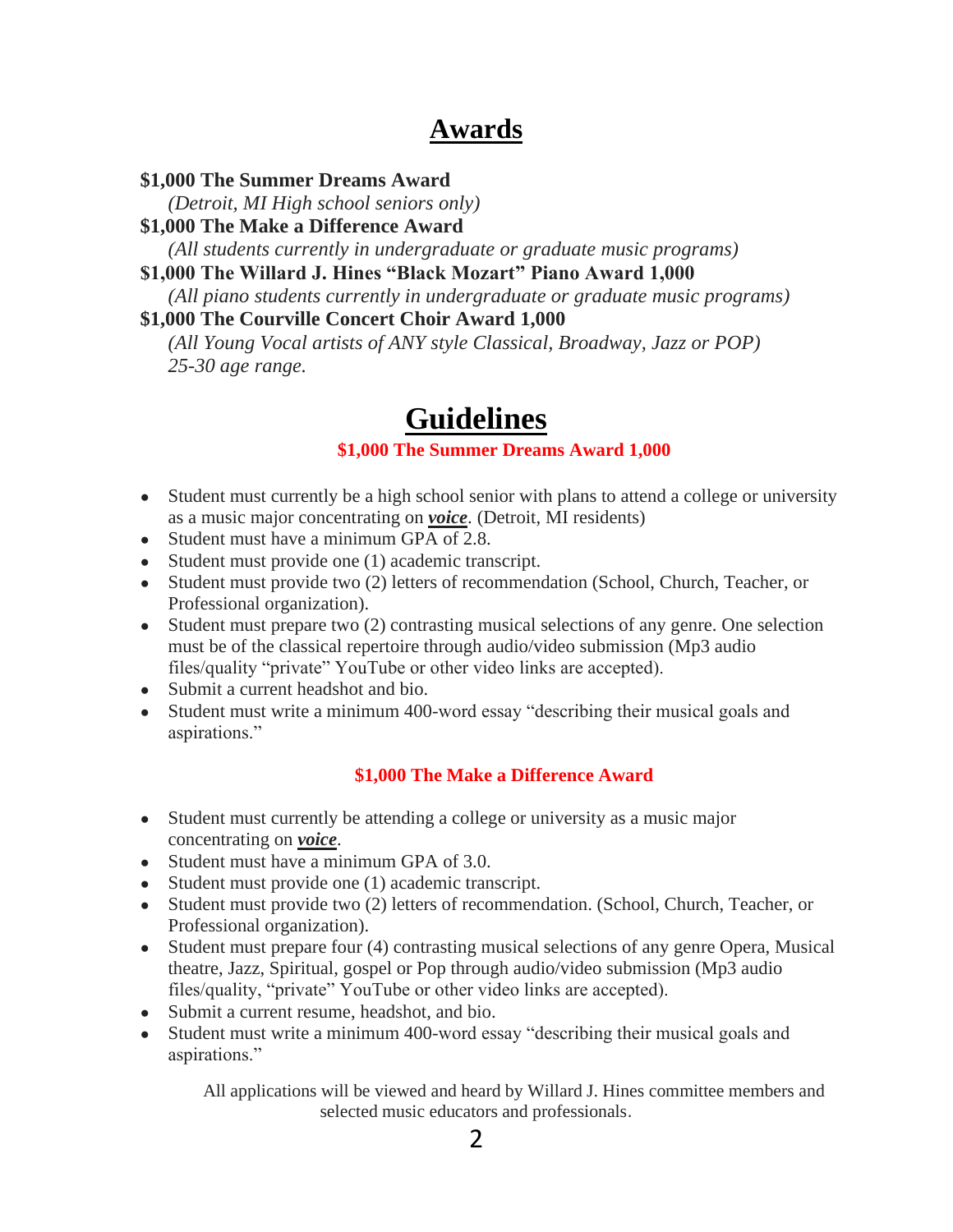#### **\$1,000 The Willard J. Hines "Black Mozart" Piano Award**

- Student must currently be attending a college or university as a music major concentrating on *piano*.
- Student must have a minimum GPA of 3.0.
- Student must provide one (1) academic transcript.
- Student must provide two (2) letters of recommendation (School, Church, Teacher, or Professional organization).
- Student must prepare four (4) contrasting musical selections of any genre Classical, Musical theatre, Jazz, Spiritual, gospel or Pop through audio/video submission (Mp3 audio files/quality, "private" YouTube or other video links are accepted).
- Submit a current resume, headshot, and bio.
- Student must write a minimum 400-word essay "describing their musical goals and aspirations."

#### **\$1,000 The Courville Concert Choir Award**

- Vocal artist must provide a resume, headshot and bio.
- Artist must prepare four (4) contrasting musical selections of any genre Opera, Musical theatre, Jazz, Spiritual, gospel or Pop through audio/video submission (Mp3 audio files/quality, "private" YouTube or other video links are accepted).



- Scholarship funds will be dispersed at the beginning of the applicant's upcoming semester upon proof of registration. (Students)
- Young artists award recipients' funds will be released one month after notification.
- Will be acknowledged in a press release on multi-media forums.
- Will receive Willard J. Hines Award Certificate
- Winners must agree to attend future Willard J. Hines award programs (Detroit, MI) and perform if requested. Details will be provided in advance.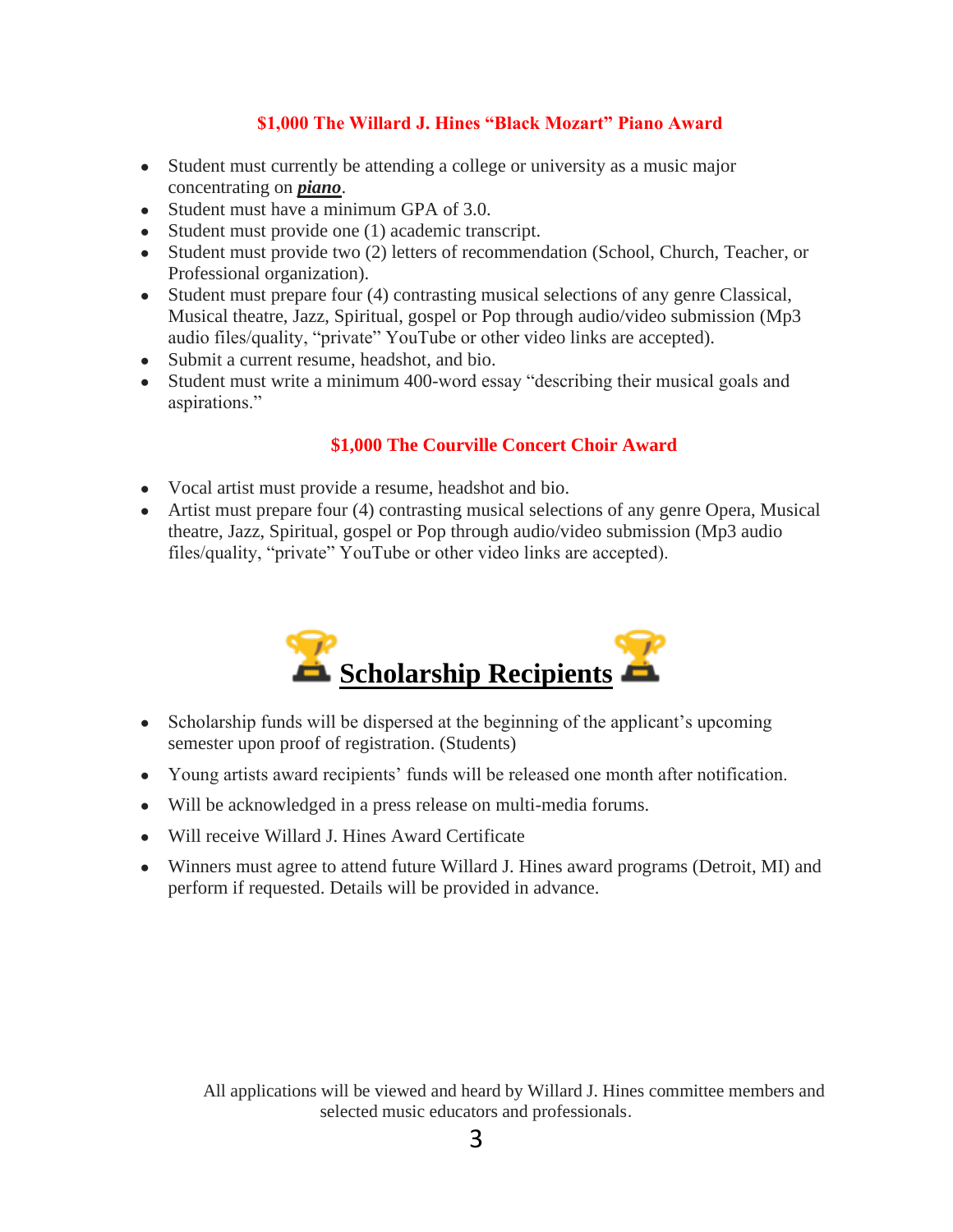### **Application**

| Name of Applicant<br><u>Name of Applicant</u> |      |  |
|-----------------------------------------------|------|--|
|                                               |      |  |
|                                               |      |  |
|                                               |      |  |
| Current School & address                      |      |  |
|                                               |      |  |
|                                               |      |  |
|                                               |      |  |
|                                               | Date |  |

# **School Records**

|                                                                                                       | which I |
|-------------------------------------------------------------------------------------------------------|---------|
| am currently attending to release a transcript of my grades records to Mr. Robert Guyton, vice-       |         |
| <b>president</b> , The Willard J. Hines Scholarship Committee, mailed to 18700 Greenlawn St. Detroit, |         |
| MI 48221 or emailed to wihvoices cholarship@gmail.com. I understand that these records will be        |         |
| kept confidential and will be used only for the Willard J. Hines' Music Scholarship program.          |         |
|                                                                                                       |         |
|                                                                                                       |         |
| Signature                                                                                             |         |
|                                                                                                       |         |
| Signature                                                                                             | Date    |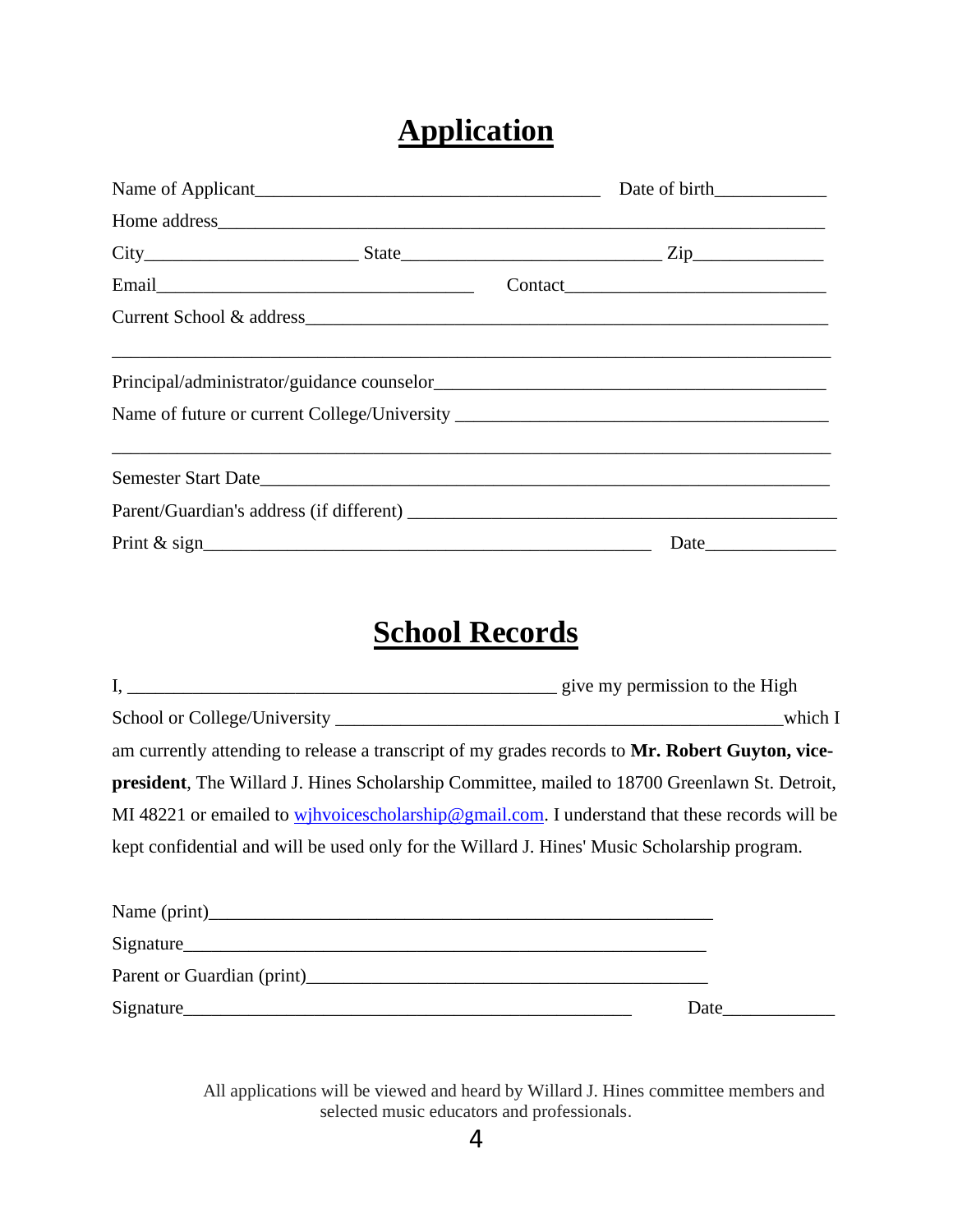## **PHOTO RELEASE**

I, \_\_\_\_\_\_\_\_\_\_\_\_\_\_\_\_\_\_\_, hereby grant Willard J. Hines Scholarship Committee permission to use my likeness in a photograph in any and all of its publications, including but not limited to all of Willard J. Hines Scholarship Committee's printed and digital publications. I understand and agree that any photograph using my likeness will become property of Willard J. Hines Scholarship Committee and will not be returned.

I acknowledge that since my participation with Willard J. Hines Scholarship Committee is voluntary, I will receive no financial compensation.

I hereby irrevocably authorize Willard J. Hines Scholarship Committee to edit, alter, copy, exhibit, publish or distribute this photo for purposes of publicizing Willard J. Hines Scholarship Committee's programs or for any other related, lawful purpose. In addition, I waive the right to inspect or approve the finished product, including written or electronic copy, wherein my likeness appears. Additionally, I waive any right to royalties or other compensation arising or related to the use of the photograph.

I hereby hold harmless and release and forever discharge Willard J. Hines Scholarship Committee from all claims, demands, and causes of action which I, my heirs, representatives, executors, administrators, or any other persons acting on my behalf or on behalf of my estate have or may have by reason of this authorization.

|  | <b>Printed Name:</b> | ate |
|--|----------------------|-----|
|--|----------------------|-----|

 $Sigma:$   $\Box$ 

 $Signature:$ 

*Signature of guardian if under 18 years of age*